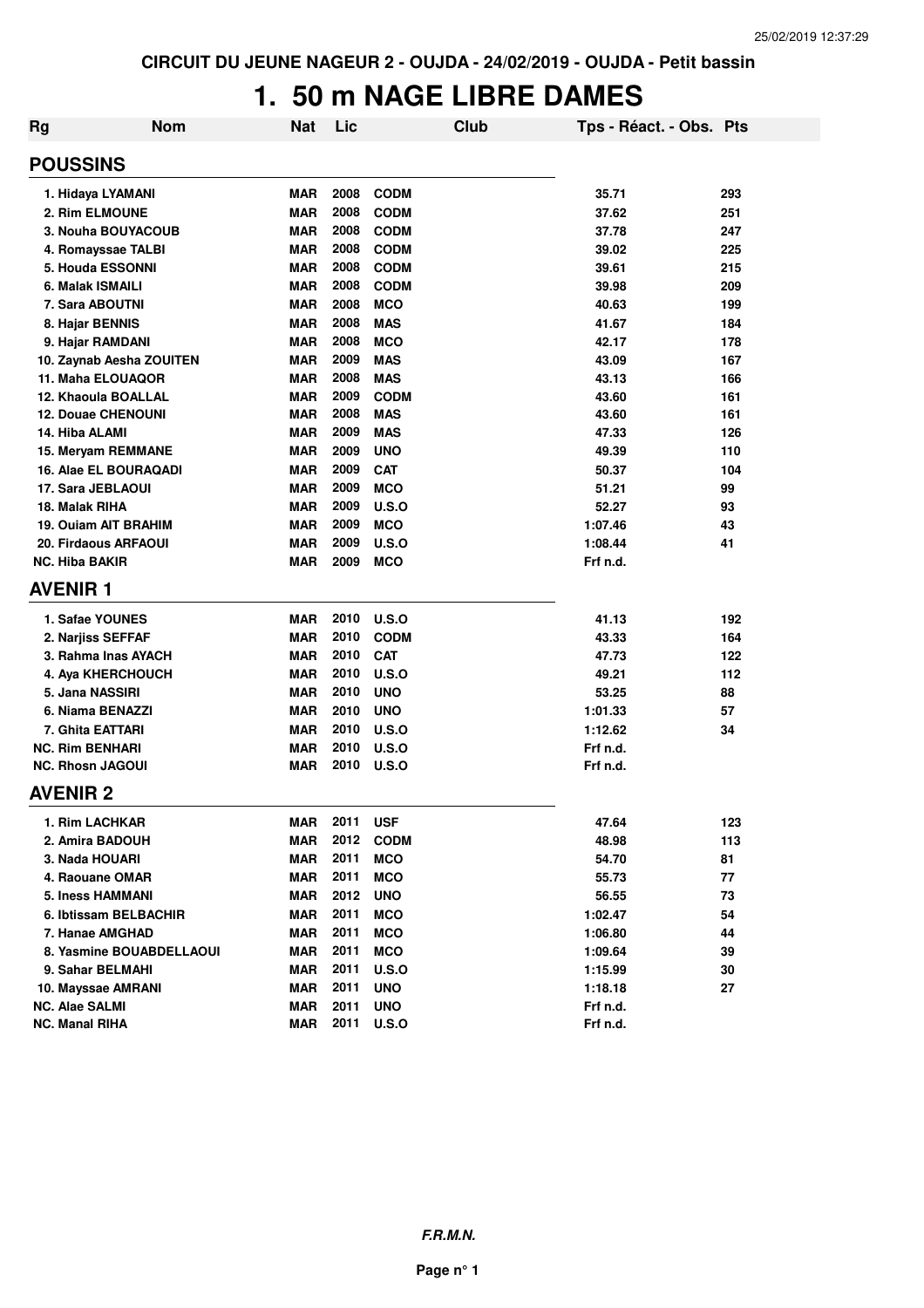## **2. 50 m NAGE LIBRE MESSIEURS**

| <b>Rg</b>                   | <b>Nom</b>                       | <b>Nat</b> | Lic  | <b>Club</b>  | Tps - Réact. - Obs. Pts |     |
|-----------------------------|----------------------------------|------------|------|--------------|-------------------------|-----|
| <b>POUSSINS</b>             |                                  |            |      |              |                         |     |
| 1. Othmane RHZAL            |                                  | <b>MAR</b> | 2008 | <b>UNO</b>   | 33.32                   | 247 |
|                             | 2. Mohamed Amine TOUITA          | <b>MAR</b> | 2008 | <b>CODM</b>  | 35.20                   | 209 |
|                             | 3. Mohaamed Zouhir MOUFADDAL     | <b>MAR</b> | 2008 | <b>UNO</b>   | 36.70                   | 185 |
| 4. Imran STILI              |                                  | <b>MAR</b> | 2009 | U.S.O        | 37.00                   | 180 |
| 5. Haitam LAAMIRI           |                                  | <b>MAR</b> | 2008 | <b>CODM</b>  | 37.01                   | 180 |
|                             | 6. Abderrahmane BADOUH           | <b>MAR</b> | 2009 | <b>CODM</b>  | 37.17                   | 178 |
|                             | 7. Mohamed Tajeddine LARHLIMI    | <b>MAR</b> | 2009 | <b>CODM</b>  | 38.13                   | 164 |
| 8. Othmane EL MAHI          |                                  | <b>MAR</b> | 2008 | <b>MCO</b>   | 38.20                   | 164 |
|                             | 9. Mohamed Adam HAMMANI          | <b>MAR</b> | 2009 | <b>UNO</b>   | 38.45                   | 160 |
| 10. Rayan RHALOUSSI         |                                  | <b>MAR</b> | 2008 | U.S.O        | 39.82                   | 144 |
| 11. Ziad MATTOUS            |                                  | <b>MAR</b> | 2009 | <b>UNO</b>   | 40.00                   | 142 |
| 12. Jad NAJI                |                                  | <b>MAR</b> | 2008 | <b>CODM</b>  | 40.10                   | 141 |
| 13. Marwane BENKIEN         |                                  | <b>MAR</b> | 2008 | <b>MAS</b>   | 42.84                   | 116 |
| <b>14. Mouad BOUSSATATE</b> |                                  | <b>MAR</b> | 2009 | U.S.O        | 43.48                   | 111 |
|                             | 15. Khalil EL AZAMI EL IDRISSI   | <b>MAR</b> | 2009 | <b>MAS</b>   | 43.49                   | 111 |
|                             | <b>15. Mohamed Yassir ZOUHRI</b> | MAR        | 2009 | <b>UNO</b>   | 43.49                   | 111 |
| <b>17. Oualid LAMSIAH</b>   |                                  | <b>MAR</b> | 2008 | <b>UNO</b>   | 44.23                   | 105 |
| 18. Yahya BENJILALI         |                                  | <b>MAR</b> | 2009 | <b>CAT</b>   | 44.62                   | 102 |
| 19. Mohamed OUALI           |                                  | <b>MAR</b> | 2009 | <b>CAT</b>   | 45.13                   | 99  |
| 20. Younes HAMDAOUI         |                                  | <b>MAR</b> | 2008 | U.S.O        | 45.54                   | 96  |
| 20. Omar BEN BRAHIM         |                                  | <b>MAR</b> | 2009 | <b>MAS</b>   | 45.54                   | 96  |
| 22. Abdellah KABOURI        |                                  | <b>MAR</b> | 2009 | <b>UNO</b>   | 45.98                   | 94  |
| 23. Yahya ELHALAFI          |                                  | <b>MAR</b> | 2008 | <b>UNO</b>   | 51.10                   | 68  |
| 24. El Houssaine CHAREF     |                                  | <b>MAR</b> | 2009 | <b>CAT</b>   | 56.04                   | 51  |
| 25. Abdelmouiz FATHI        |                                  | <b>MAR</b> | 2009 | U.S.O        | 59.94                   | 42  |
| NC. Al Farouk KADDOURI      |                                  | <b>MAR</b> | 2008 | U.S.O        | Frf n.d.                |     |
| <b>NC. Anas ES-SALHI</b>    |                                  | MAR        | 2009 | U.S.O        | Frf n.d.                |     |
| <b>AVENIR 1</b>             |                                  |            |      |              |                         |     |
| 1. Mohamed STILI            |                                  | <b>MAR</b> | 2010 | U.S.O        | 35.41                   | 206 |
| 2. Mohammed ELOUALI         |                                  | <b>MAR</b> | 2010 | <b>UNO</b>   | 37.73                   | 170 |
|                             | <b>3. Youssef BENTOUHAMI</b>     | MAR        | 2010 | <b>UNO</b>   | 43.61                   | 110 |
|                             | 4. Mohammed RAMDANI              | <b>MAR</b> | 2010 | <b>MCO</b>   | 43.96                   | 107 |
| 5. Imrane TAIBI             |                                  | <b>MAR</b> | 2010 | U.S.O        | 43.99                   | 107 |
| 6. Larbi Ziad IDBIHI        |                                  | <b>MAR</b> | 2010 | <b>UNO</b>   | 46.00                   | 93  |
| 7. Mossaab BOUNOUA          |                                  | <b>MAR</b> | 2010 | <b>U.S.O</b> | 46.70                   | 89  |
| 8. Iyad BENALI              |                                  | <b>MAR</b> | 2010 | <b>USF</b>   | 47.12                   | 87  |
| 9. Adam KISSI               |                                  | <b>MAR</b> | 2010 | U.S.O        | 49.14                   | 77  |
|                             | 10. Mohammed Reda BERRABAH       | MAR        | 2010 | <b>MCO</b>   | 51.86                   | 65  |
| 11. Houssam LACHKAR         |                                  | <b>MAR</b> | 2010 | <b>USF</b>   | 53.59                   | 59  |
| 12. Ghali OUZZAOUI          |                                  | MAR        | 2010 | <b>USF</b>   | 57.16                   | 48  |
| <b>AVENIR 2</b>             |                                  |            |      |              |                         |     |
|                             | 1. Yassine BENCHEKROUN           | MAR        | 2011 | <b>USF</b>   | 43.30                   | 112 |
|                             | 2. Youssef BELRHITI NEJAR        | MAR        | 2011 | <b>CODM</b>  | 46.01                   | 93  |
| 3. Bilal BELHADRI           |                                  | MAR        | 2011 | <b>UNO</b>   | 46.58                   | 90  |
|                             | 4. Mohammed MATTOUS              | MAR        | 2011 | <b>UNO</b>   | 48.16                   | 81  |
| 5. Abdelhakim LAKHAL        |                                  | <b>MAR</b> | 2011 | <b>CODM</b>  | 49.88                   | 73  |
|                             | 6. Abderrahmane KABOURI          | <b>MAR</b> | 2011 | <b>UNO</b>   | 52.45                   | 63  |
|                             | 7. Mohamed Amine HAMMANI         | MAR        | 2012 | <b>USF</b>   | 53.58                   | 59  |
| 8. Yazid BOURAMDANE         |                                  | MAR        | 2011 | <b>USF</b>   | 1:01.80                 | 38  |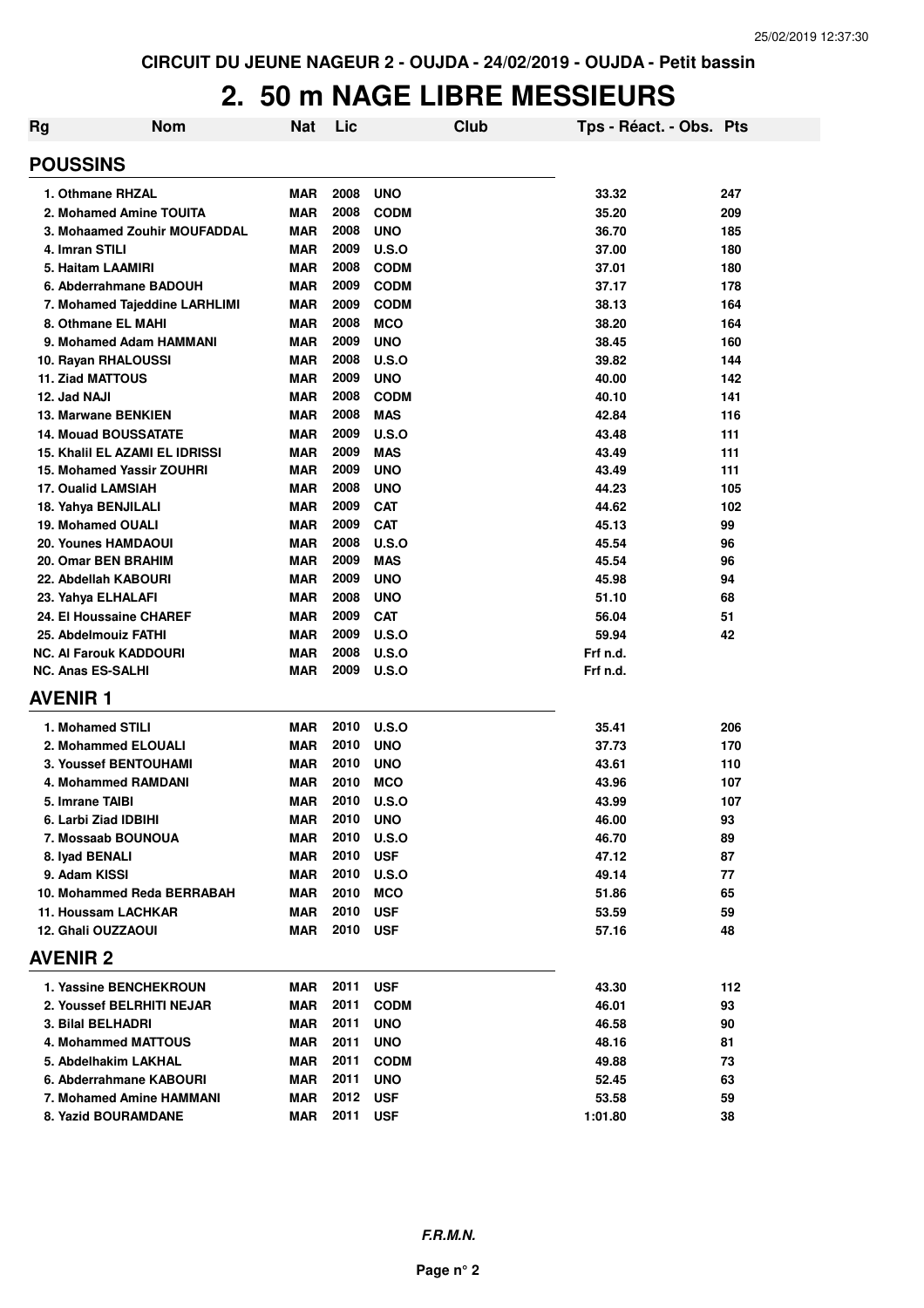## **3. 200 m 4 NAGES DAMES**

| Rg | <b>Nom</b>                       | <b>Nat</b> | Lic  | Club        | Tps - Réact. - Obs. Pts |     |
|----|----------------------------------|------------|------|-------------|-------------------------|-----|
|    | <b>POUSSINS</b>                  |            |      |             |                         |     |
|    | 1. Rim NAMIRI                    | <b>MAR</b> | 2008 | <b>CODM</b> | 3:13.82                 | 275 |
|    | 2. Hidaya LYAMANI                | <b>MAR</b> | 2008 | <b>CODM</b> | 3:22.13                 | 243 |
|    | <b>3. Lina TABERKANT</b>         | <b>MAR</b> | 2008 | <b>SNF</b>  | 3:28.88                 | 220 |
|    | 4. Romayssae TALBI               | <b>MAR</b> | 2008 | <b>CODM</b> | 3:29.91                 | 217 |
|    | 5. Houda ESSONNI                 | <b>MAR</b> | 2008 | <b>CODM</b> | 3:30.26                 | 215 |
|    | 6. Ferdaws MILOUDI               | <b>MAR</b> | 2009 | <b>CODM</b> | 3:35.12                 | 201 |
|    | 7. Aya BOUHALI                   | <b>MAR</b> | 2009 | <b>USF</b>  | 3:48.55                 | 168 |
|    | 8. Khawla ZOUHRI                 | <b>MAR</b> | 2009 | <b>MCO</b>  | 3:50.17                 | 164 |
|    | 9. Maryam ELHAOUAT               | <b>MAR</b> | 2008 | <b>SNF</b>  | 3:52.63                 | 159 |
|    | 10. Hajar AMRAOUI                | <b>MAR</b> | 2009 | <b>MCO</b>  | 3:56.02                 | 152 |
|    | <b>11. Salma KHARKHACH</b>       | <b>MAR</b> | 2009 | <b>USF</b>  | 3:58.48                 | 148 |
|    | <b>12. Imane MEKKAOUI ALAOUI</b> | <b>MAR</b> | 2008 | <b>MCO</b>  | 4:00.63                 | 144 |
|    | 13. Hidaya ESSABIR               | <b>MAR</b> | 2009 | <b>USF</b>  | 4:00.71                 | 143 |
|    | 14. Youssra BARRADA              | <b>MAR</b> | 2009 | <b>USF</b>  | 4:02.76                 | 140 |
|    | 15. Zaynab FADILA                | <b>MAR</b> | 2008 | <b>SNF</b>  | 4:14.48                 | 121 |
|    | 16. Yasmine KHASSAL              | <b>MAR</b> | 2009 | <b>USF</b>  | 4:14.60                 | 121 |
|    | 17. Ilham ALOUI                  | <b>MAR</b> | 2008 | <b>USF</b>  | 4:14.99                 | 121 |
|    | <b>18. Rihab GUETTAB</b>         | <b>MAR</b> | 2009 | <b>USF</b>  | 4:17.69                 | 117 |
|    | 19. Sara ZAKRI                   | <b>MAR</b> | 2009 | <b>USF</b>  | 4:18.99                 | 115 |
|    | <b>NC. Alae SELLAKH</b>          | <b>MAR</b> | 2009 | <b>MCO</b>  | Frf n.d.                |     |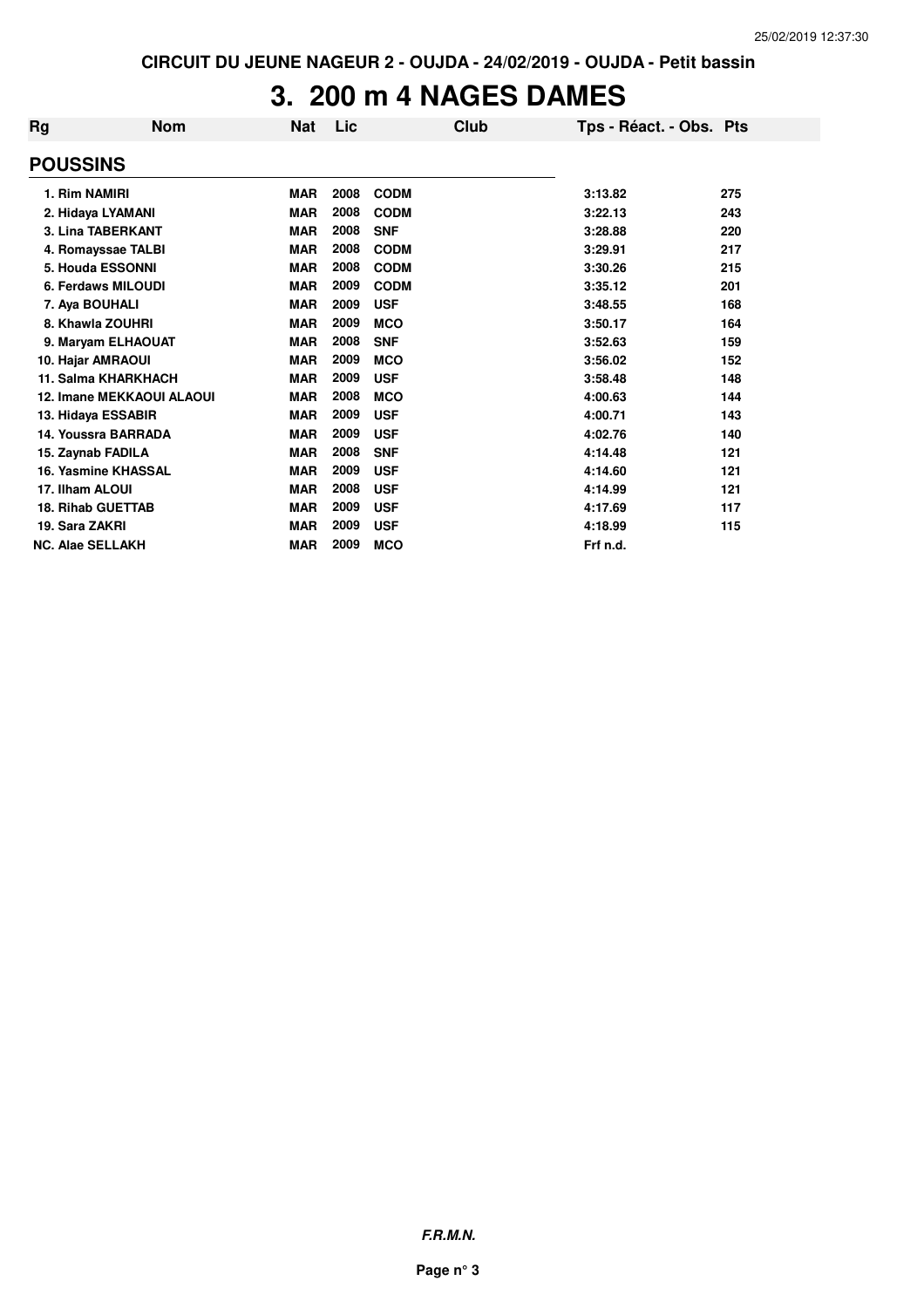## **4. 200 m 4 NAGES MESSIEURS**

| Rg              | <b>Nom</b>                    | <b>Nat</b> | Lic  | Club         | Tps - Réact. - Obs. Pts |     |
|-----------------|-------------------------------|------------|------|--------------|-------------------------|-----|
| <b>POUSSINS</b> |                               |            |      |              |                         |     |
|                 | 1. Mohammed Anas DAKIR        | <b>MAR</b> | 2008 | <b>USF</b>   | 3:17.62                 | 193 |
|                 | 2. Driss DRISSI               | <b>MAR</b> | 2008 | <b>SNF</b>   | 3:19.35                 | 188 |
|                 | 3. Mohamed Amine TOUITA       | <b>MAR</b> | 2008 | <b>CODM</b>  | 3:27.12                 | 168 |
| 4. Imran STILI  |                               | <b>MAR</b> | 2009 | U.S.O        | 3:32.55                 | 155 |
|                 | 5. Ibrahim DEQQAOUI           | <b>MAR</b> | 2008 | <b>USF</b>   | 3:35.04                 | 150 |
| 6. Ali STILI    |                               | <b>MAR</b> | 2008 | U.S.O        | 3:36.80                 | 146 |
|                 | <b>7. Omar ELAANNOUNI</b>     | <b>MAR</b> | 2008 | <b>USF</b>   | 3:41.48                 | 137 |
|                 | 8. Mohamed Adam HAMMANI       | <b>MAR</b> | 2009 | <b>UNO</b>   | 3:42.18                 | 136 |
|                 | 9. Mehdi MHAMMEDI ALAOUI      | <b>MAR</b> | 2008 | <b>SNF</b>   | 3:43.62                 | 133 |
|                 | 10. Abdennour LAKHAL          | <b>MAR</b> | 2008 | <b>CODM</b>  | 3:46.45                 | 128 |
|                 | 11. Rayan RHALOUSSI           | <b>MAR</b> | 2008 | U.S.O        | 3:47.23                 | 127 |
| 12. Jad NAJI    |                               | <b>MAR</b> | 2008 | <b>CODM</b>  | 3:47.62                 | 126 |
|                 | 13. Haitam LAAMIRI            | <b>MAR</b> | 2008 | <b>CODM</b>  | 3:49.10                 | 124 |
|                 | <b>14. Al Farouk KADDOURI</b> | <b>MAR</b> | 2008 | <b>U.S.O</b> | 3:54.07                 | 116 |
|                 | <b>15. Ismail MOUTIA</b>      | <b>MAR</b> | 2008 | <b>USF</b>   | 4:20.62                 | 84  |
|                 | <b>16. Hamza ACHAOUI</b>      | <b>MAR</b> | 2009 | <b>USF</b>   | 4:36.27                 | 70  |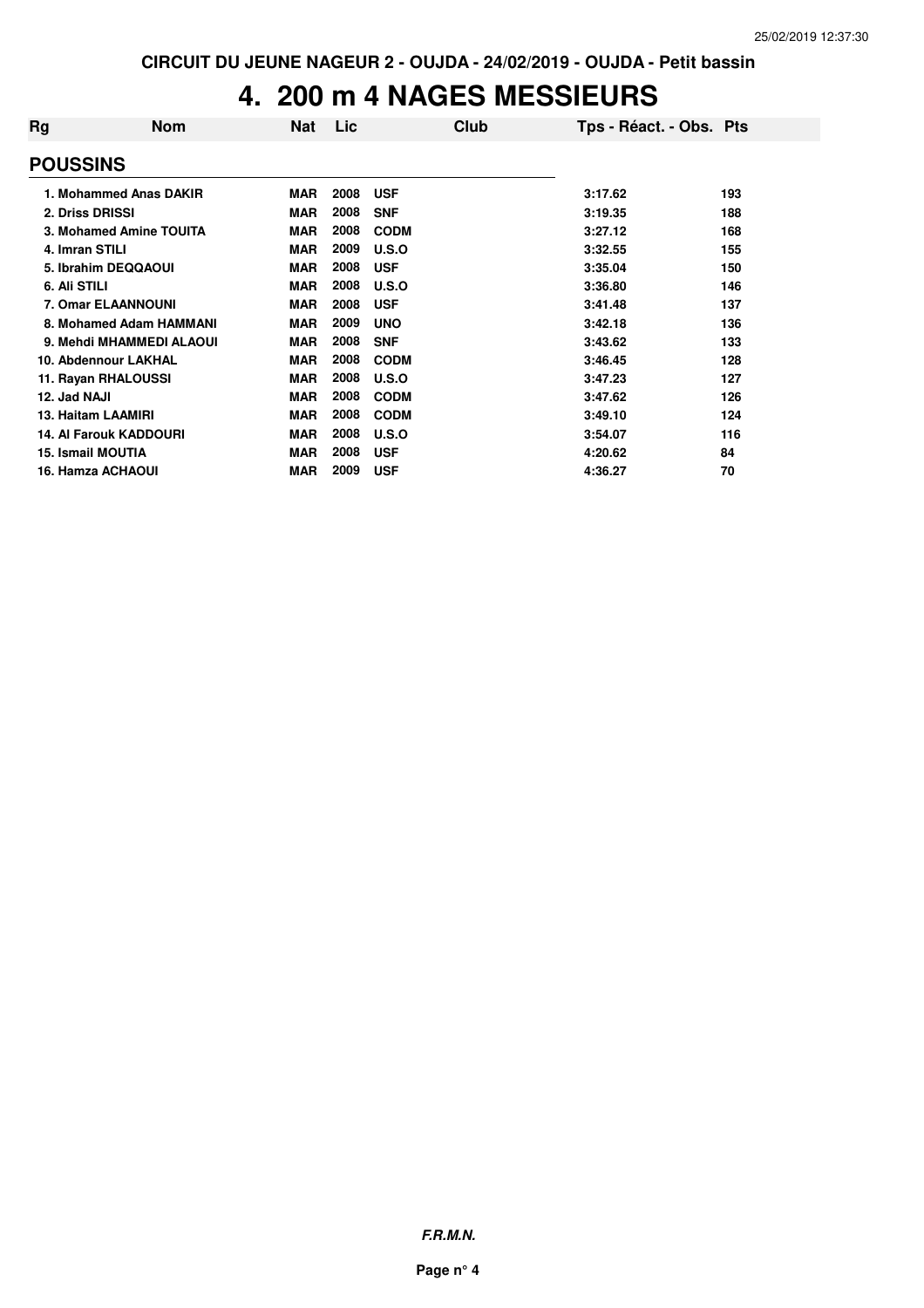## **5. 50 m BRASSE DAMES**

| <b>Rg</b>      | <b>Nom</b>                       | <b>Nat</b> | Lic  |             | Club | Tps - Réact. - Obs. Pts |     |
|----------------|----------------------------------|------------|------|-------------|------|-------------------------|-----|
|                | <b>POUSSINS</b>                  |            |      |             |      |                         |     |
|                | 1. Hidaya LYAMANI                | <b>MAR</b> | 2008 | <b>CODM</b> |      | 49.23                   | 222 |
|                | 2. Rim ELMOUNE                   | <b>MAR</b> | 2008 | <b>CODM</b> |      | 50.04                   | 212 |
|                | 3. Rim NAMIRI                    | <b>MAR</b> | 2008 | <b>CODM</b> |      | 51.38                   | 195 |
|                | 4. Marwa MNIA                    | <b>MAR</b> | 2008 | <b>UNO</b>  |      | 52.34                   | 185 |
|                | 5. Nouha BOUYACOUB               | <b>MAR</b> | 2008 | <b>CODM</b> |      | 53.70                   | 171 |
|                | 6. Alae EL BOURAQADI             | <b>MAR</b> | 2009 | <b>CAT</b>  |      | 53.76                   | 171 |
|                | 6. Malak ISMAILI                 | <b>MAR</b> | 2008 | <b>CODM</b> |      | 53.76                   | 171 |
|                | 8. Maryam ELHAOUAT               | <b>MAR</b> | 2008 | <b>SNF</b>  |      | 54.55                   | 163 |
|                | 9. Hajar RAMDANI                 | <b>MAR</b> | 2008 | <b>MCO</b>  |      | 54.73                   | 162 |
|                | 10. Alae CHAOUCH                 | <b>MAR</b> | 2008 | U.S.O       |      | 56.86                   | 144 |
|                | 11. Sara ABOUTNI                 | <b>MAR</b> | 2008 | <b>MCO</b>  |      | 57.14                   | 142 |
|                | 12. Ilham ALOUI                  | <b>MAR</b> | 2008 | <b>USF</b>  |      | 57.46                   | 140 |
|                | <b>13. Imane MEKKAOUI ALAOUI</b> | <b>MAR</b> | 2008 | <b>MCO</b>  |      | 58.91                   | 129 |
|                | <b>14. Salma KHARKHACH</b>       | <b>MAR</b> | 2009 | <b>USF</b>  |      | 59.72                   | 124 |
|                | 14. Aya BOUHALI                  | <b>MAR</b> | 2009 | <b>USF</b>  |      | 59.72                   | 124 |
|                | 16. Youssra BARRADA              | <b>MAR</b> | 2009 | <b>USF</b>  |      | 1:00.15                 | 122 |
|                | 17. Bassma LAMRANI               | <b>MAR</b> | 2009 | <b>CAT</b>  |      | 1:03.60                 | 103 |
|                | 18. Yasmine KHASSAL              | <b>MAR</b> | 2009 | <b>USF</b>  |      | 1:04.77                 | 97  |
|                | 19. Meryam REMMANE               | <b>MAR</b> | 2009 | <b>UNO</b>  |      | 1:07.63                 | 85  |
|                | <b>NC. Rihab GUETTAB</b>         | <b>MAR</b> | 2009 | <b>USF</b>  |      | Dsq NI                  | 0   |
| <b>AVENIR1</b> |                                  |            |      |             |      |                         |     |
|                | 1. Safae YOUNES                  | <b>MAR</b> | 2010 | U.S.O       |      | 55.17                   | 158 |
|                | 2. Aya KHERCHOUCH                | <b>MAR</b> | 2010 | U.S.O       |      | 59.34                   | 127 |
|                | 3. Jana NASSIRI                  | <b>MAR</b> | 2010 | <b>UNO</b>  |      | 59.49                   | 126 |
|                | 4. Nada GUEMMI                   | <b>MAR</b> | 2010 | <b>UNO</b>  |      | 1:02.19                 | 110 |
|                | 5. Niama BENAZZI                 | <b>MAR</b> | 2010 | <b>UNO</b>  |      | 1:04.59                 | 98  |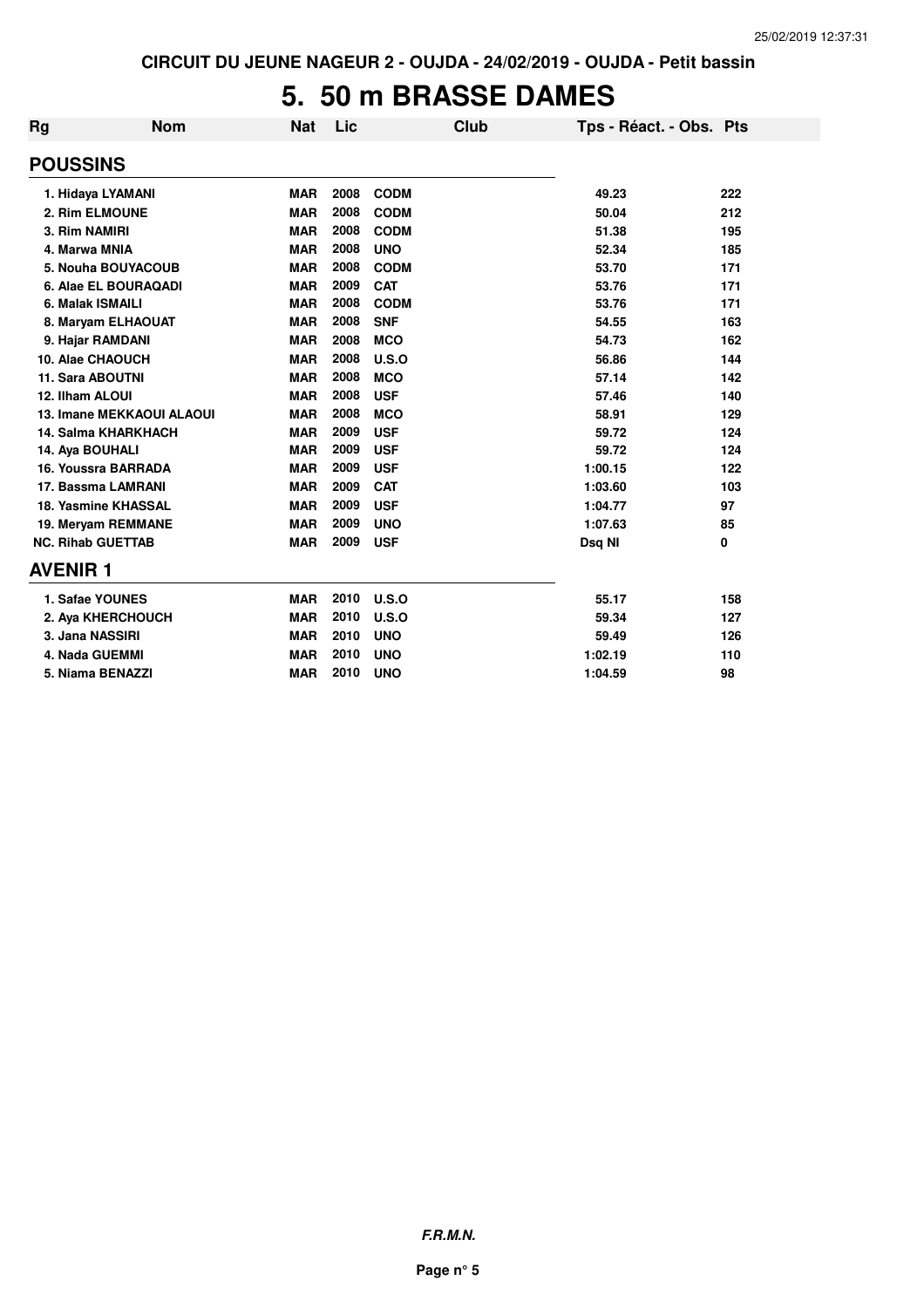## **6. 50 m BRASSE MESSIEURS**

| Rg | <b>Nom</b>                        | <b>Nat</b> | Lic  | Club         | Tps - Réact. - Obs. Pts |     |
|----|-----------------------------------|------------|------|--------------|-------------------------|-----|
|    | <b>POUSSINS</b>                   |            |      |              |                         |     |
|    | 1. Othmane RHZAL                  | <b>MAR</b> | 2008 | <b>UNO</b>   | 45.80                   | 197 |
|    | 2. Mohammed Anas DAKIR            | <b>MAR</b> | 2008 | <b>USF</b>   | 47.80                   | 173 |
|    | <b>3. Driss DRISSI</b>            | <b>MAR</b> | 2008 | <b>SNF</b>   | 48.82                   | 163 |
|    | <b>4. Younes HAMDAOUI</b>         | <b>MAR</b> | 2008 | U.S.O        | 50.70                   | 145 |
|    | 5. Ibrahim DEQQAOUI               | <b>MAR</b> | 2008 | <b>USF</b>   | 52.23                   | 133 |
|    | 6. Marwane BENKIEN                | <b>MAR</b> | 2008 | <b>MAS</b>   | 52.64                   | 130 |
|    | 7. Ismail MOUTIA                  | <b>MAR</b> | 2008 | <b>USF</b>   | 53.66                   | 122 |
|    | 8. Mohamed Adam HAMMANI           | <b>MAR</b> | 2009 | <b>UNO</b>   | 55.30                   | 112 |
|    | 9. Mouad BOUSSATATE               | <b>MAR</b> | 2009 | <b>U.S.O</b> | 55.41                   | 111 |
|    | <b>10. Oualid LAMSIAH</b>         | <b>MAR</b> | 2008 | <b>UNO</b>   | 55.71                   | 109 |
|    | 11. Haitam LAAMIRI                | <b>MAR</b> | 2008 | <b>CODM</b>  | 55.82                   | 109 |
|    | <b>12. Mohamed Amine TOUITA</b>   | <b>MAR</b> | 2008 | <b>CODM</b>  | 56.34                   | 106 |
|    | 13. Othmane EL MAHI               | <b>MAR</b> | 2008 | <b>MCO</b>   | 57.88                   | 97  |
|    | 14. Ali STILI                     | <b>MAR</b> | 2008 | <b>U.S.O</b> | 58.59                   | 94  |
|    | <b>15. Mohamed Yassir ZOUHRI</b>  | <b>MAR</b> | 2009 | <b>UNO</b>   | 59.11                   | 91  |
|    | 16. Abdellah KABOURI              | <b>MAR</b> | 2009 | <b>UNO</b>   | 1:01.86                 | 80  |
|    | 17. Mohamed OUALI                 | <b>MAR</b> | 2009 | <b>CAT</b>   | 1:02.78                 | 76  |
|    | 18. Abdennour LAKHAL              | <b>MAR</b> | 2008 | <b>CODM</b>  | 1:02.98                 | 75  |
|    | 19. Yahya ELHALAFI                | <b>MAR</b> | 2008 | <b>UNO</b>   | 1:05.02                 | 69  |
|    | 20. Yahya BENJILALI               | <b>MAR</b> | 2009 | <b>CAT</b>   | 1:11.40                 | 52  |
|    | <b>NC. El Houssaine CHAREF</b>    | <b>MAR</b> | 2009 | <b>CAT</b>   | Dsq VI                  | 0   |
|    | <b>NC. Omar BEN BRAHIM</b>        | <b>MAR</b> | 2009 | <b>MAS</b>   | Dsq VI                  | 0   |
|    | <b>NC. Ziad MATTOUS</b>           | MAR        | 2009 | <b>UNO</b>   | Dsq VI                  | 0   |
|    | <b>NC. Hamza ACHAOUI</b>          | <b>MAR</b> | 2009 | <b>USF</b>   | Dsq NI                  | 0   |
|    | <b>AVENIR1</b>                    |            |      |              |                         |     |
|    | 1. Mohamed Aymane TOUIL           | <b>MAR</b> | 2010 | <b>MCO</b>   | 55.94                   | 108 |
|    | 2. Mohammed RAMDANI               | <b>MAR</b> | 2010 | <b>MCO</b>   | 59.32                   | 90  |
|    | 3. Mossaab BOUNOUA                | MAR        | 2010 | U.S.O        | 1:01.14                 | 83  |
|    | 4. Ayoub BANANA                   | MAR        | 2010 | <b>MCO</b>   | 1:01.66                 | 80  |
|    | 5. Adam KISSI                     | MAR        | 2010 | U.S.O        | 1:05.21                 | 68  |
|    | 6. Iyad BENALI                    | <b>MAR</b> | 2010 | <b>USF</b>   | 1:08.03                 | 60  |
|    | <b>NC. Assem HAJOUI</b>           | <b>MAR</b> | 2010 | <b>MCO</b>   | Disqual.                | 0   |
|    | <b>AVENIR 2</b>                   |            |      |              |                         |     |
|    | 1. Mohammed TAIBI                 | <b>MAR</b> | 2011 | U.S.O        | 52.79                   | 128 |
|    | 2. Mohammed MATTOUS               | <b>MAR</b> | 2011 | <b>UNO</b>   | 1:02.04                 | 79  |
|    | 3. Bilal BELHADRI                 | <b>MAR</b> | 2011 | <b>UNO</b>   | 1:07.04                 | 62  |
|    | 4. Abdelhakim LAKHAL              | <b>MAR</b> | 2011 | <b>CODM</b>  | 1:11.41                 | 52  |
|    | 5. Abderrahmane KABOURI           | <b>MAR</b> | 2011 | <b>UNO</b>   | 1:13.49                 | 47  |
|    | <b>NC. Youssef BELRHITI NEJAR</b> | <b>MAR</b> | 2011 | <b>CODM</b>  | Dsq VI                  | 0   |
|    | NC. Abdelkader CHAOUCH            | <b>MAR</b> | 2011 | <b>U.S.O</b> | Dsq NI                  | 0   |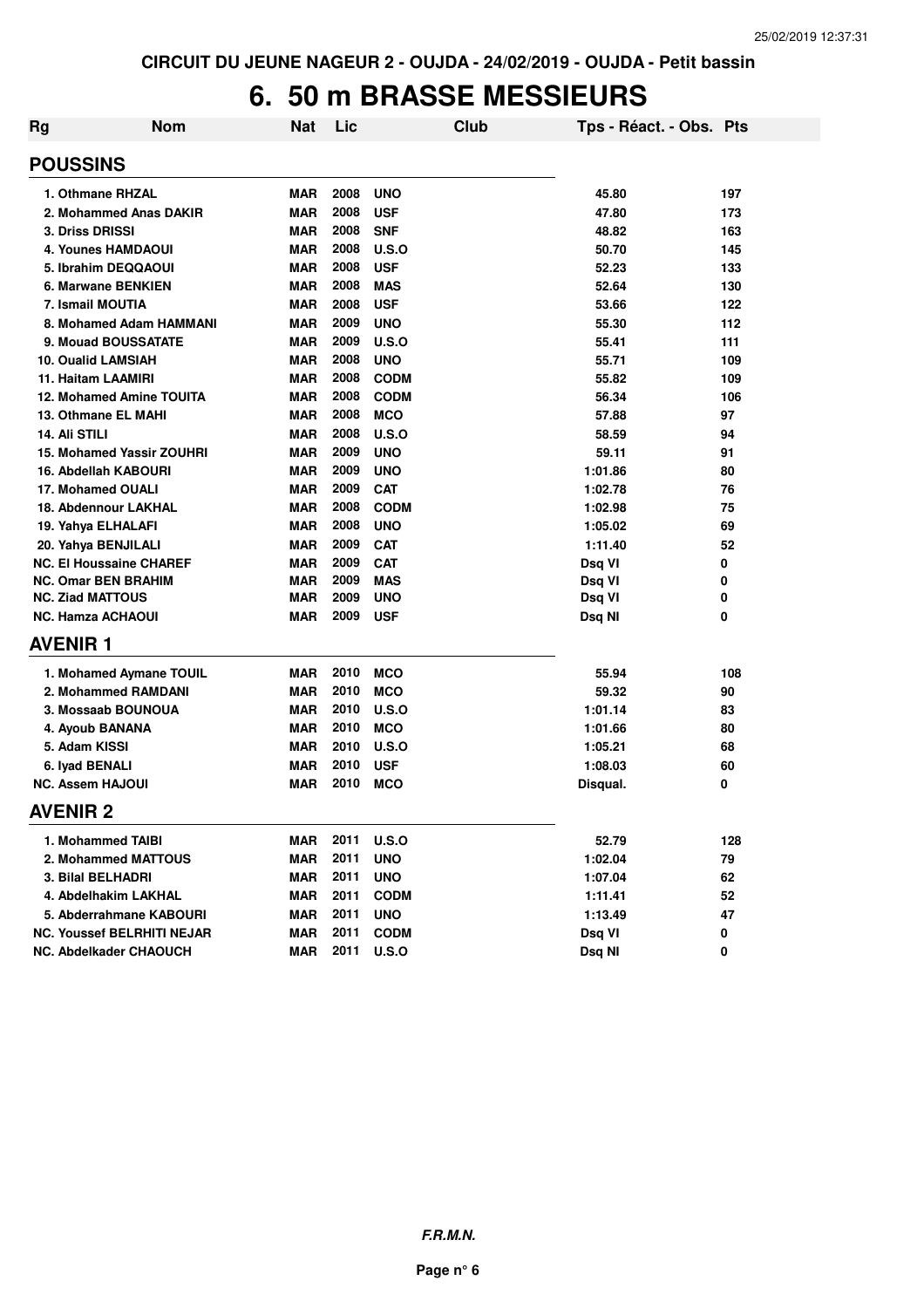## **7. 4 x 50 m NAGE LIBRE DAMES**

| Rg              | <b>Nom</b>                 | <b>Nat</b> | <b>Lic</b> |             | <b>Club</b> | Tps - Réact. - Obs. Pts |     |
|-----------------|----------------------------|------------|------------|-------------|-------------|-------------------------|-----|
| <b>POUSSINS</b> |                            |            |            |             |             |                         |     |
|                 | 1. Malak ISMAILI           | <b>MAR</b> | 2008       | <b>CODM</b> |             | 2:36.63                 | 246 |
|                 | <b>Romayssae TALBI</b>     | <b>MAR</b> | 2008       | <b>CODM</b> |             |                         | 246 |
|                 | <b>Hidaya LYAMANI</b>      | <b>MAR</b> | 2008       | <b>CODM</b> |             |                         | 246 |
|                 | <b>Hiba BOUARGANE</b>      | <b>MAR</b> | 2008       | <b>CODM</b> |             |                         | 246 |
|                 | 2. Sara ABOUTNI            | <b>MAR</b> | 2008       | <b>MCO</b>  |             | 2:46.02                 | 207 |
|                 | Imane MEKKAOUI ALAOUI      | <b>MAR</b> | 2008       | <b>MCO</b>  |             |                         | 207 |
|                 | <b>Hajar AMRAOUI</b>       | <b>MAR</b> | 2009       | <b>MCO</b>  |             |                         | 207 |
|                 | Khawla ZOUHRI              | <b>MAR</b> | 2009       | <b>MCO</b>  |             |                         | 207 |
|                 | 3. Salma KHARKHACH         | <b>MAR</b> | 2009       | <b>USF</b>  |             | 2:51.66                 | 187 |
|                 | Youssra BARRADA            | <b>MAR</b> | 2009       | <b>USF</b>  |             |                         | 187 |
|                 | <b>Yasmine KHASSAL</b>     | <b>MAR</b> | 2009       | <b>USF</b>  |             |                         | 187 |
|                 | Aya BOUHALI                | <b>MAR</b> | 2009       | <b>USF</b>  |             |                         | 187 |
|                 | <b>NC. Naoual EL KAMYA</b> | <b>MAR</b> | 2008       | <b>SNF</b>  |             | Frf n.d.                |     |
|                 | <b>Maryam ELHAOUAT</b>     | <b>MAR</b> | 2008       | <b>SNF</b>  |             |                         |     |
|                 | Zaynab FADILA              | <b>MAR</b> | 2008       | <b>SNF</b>  |             |                         |     |
|                 | <b>Malak KADRI</b>         | <b>MAR</b> | 2009       | <b>SNF</b>  |             |                         |     |

**F.R.M.N.**

**Page n° 7**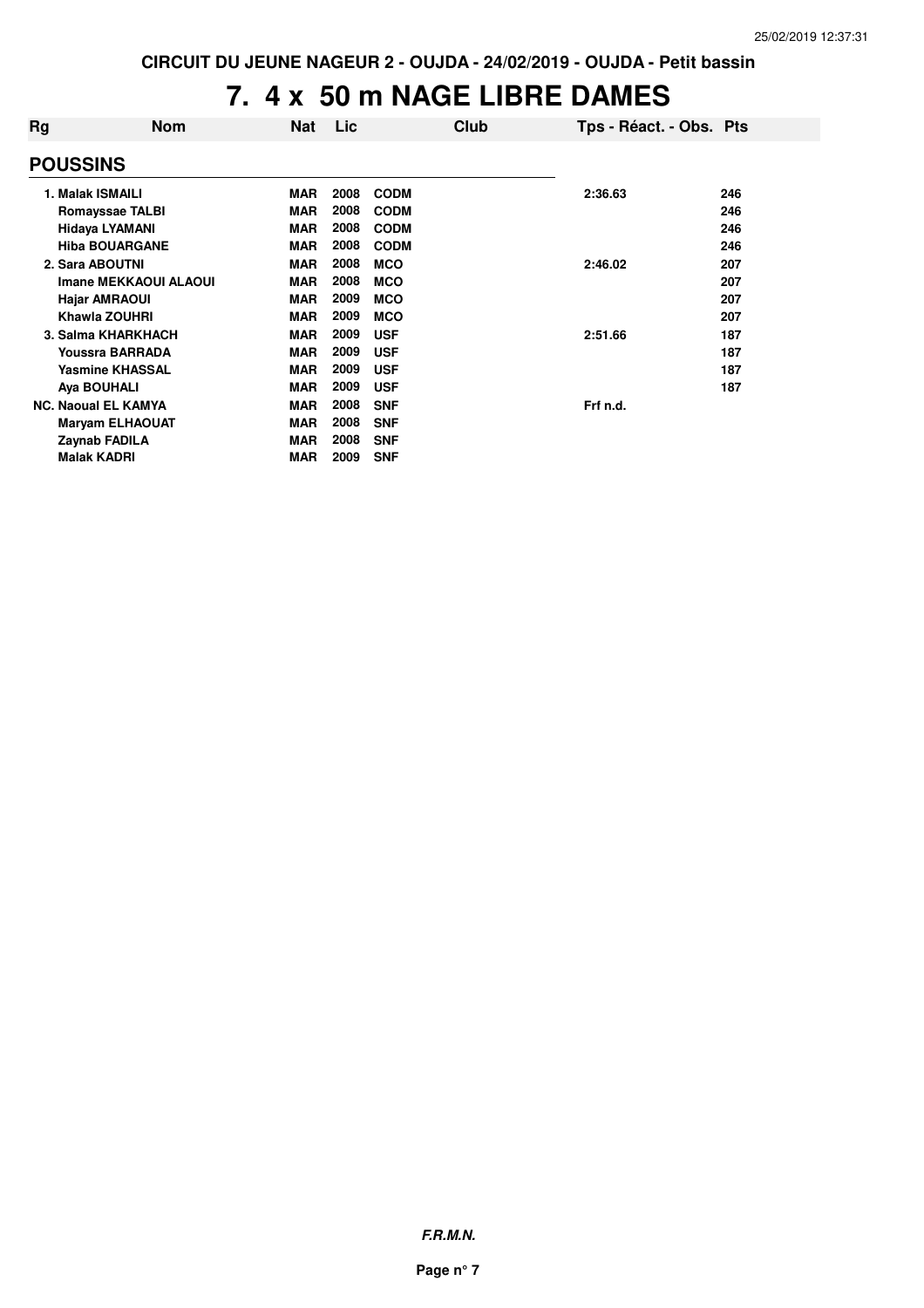# **8. 4 x 50 m NAGE LIBRE MESSIEURS**

| Rg | <b>Nom</b>                    | <b>Nat</b> | Lic  | Club        | Tps - Réact. - Obs. Pts |     |
|----|-------------------------------|------------|------|-------------|-------------------------|-----|
|    | <b>POUSSINS</b>               |            |      |             |                         |     |
|    | 1. Mohamed Tajeddine LARHLIMI | <b>MAR</b> | 2009 | <b>CODM</b> | 2:27.45                 | 197 |
|    | <b>Haitam LAAMIRI</b>         | <b>MAR</b> | 2008 | <b>CODM</b> |                         | 197 |
|    | <b>Abderrahmane BADOUH</b>    | <b>MAR</b> | 2009 | <b>CODM</b> |                         | 197 |
|    | <b>Mohamed Amine TOUITA</b>   | MAR        | 2008 | <b>CODM</b> |                         | 197 |
|    | 2. Mohaamed Zouhir MOUFADDAL  | <b>MAR</b> | 2008 | <b>UNO</b>  | 2:34.73                 | 170 |
|    | <b>Ziad MATTOUS</b>           | <b>MAR</b> | 2009 | <b>UNO</b>  |                         | 170 |
|    | <b>Mohamed Yassir ZOUHRI</b>  | <b>MAR</b> | 2009 | <b>UNO</b>  |                         | 170 |
|    | <b>Othmane RHZAL</b>          | <b>MAR</b> | 2008 | <b>UNO</b>  |                         | 170 |
|    | 3. Ibrahim DEQQAOUI           | <b>MAR</b> | 2008 | <b>USF</b>  | 2:37.82                 | 161 |
|    | <b>Omar ELAANNOUNI</b>        | <b>MAR</b> | 2008 | <b>USF</b>  |                         | 161 |
|    | <b>Hamza ACHAOUI</b>          | <b>MAR</b> | 2009 | <b>USF</b>  |                         | 161 |
|    | <b>Mohammed Anas DAKIR</b>    | <b>MAR</b> | 2008 | <b>USF</b>  |                         | 161 |
|    | <b>4. Al Farouk KADDOURI</b>  | <b>MAR</b> | 2008 | U.S.O       | 2:44.98                 | 141 |
|    | <b>Rayan RHALOUSSI</b>        | <b>MAR</b> | 2008 | U.S.O       |                         | 141 |
|    | <b>Ali STILI</b>              | <b>MAR</b> | 2008 | U.S.O       |                         | 141 |
|    | <b>Imran STILI</b>            | <b>MAR</b> | 2009 | U.S.O       |                         | 141 |
|    | <b>NC. Yassine CHEKKORI</b>   | <b>MAR</b> | 2008 | <b>SNF</b>  | Frf n.d.                |     |
|    | <b>Driss DRISSI</b>           | <b>MAR</b> | 2008 | <b>SNF</b>  |                         |     |
|    | <b>Mehdi MHAMMEDI ALAOUI</b>  | <b>MAR</b> | 2008 | <b>SNF</b>  |                         |     |
|    | <b>Islam RAMI</b>             | <b>MAR</b> | 2008 | <b>SNF</b>  |                         |     |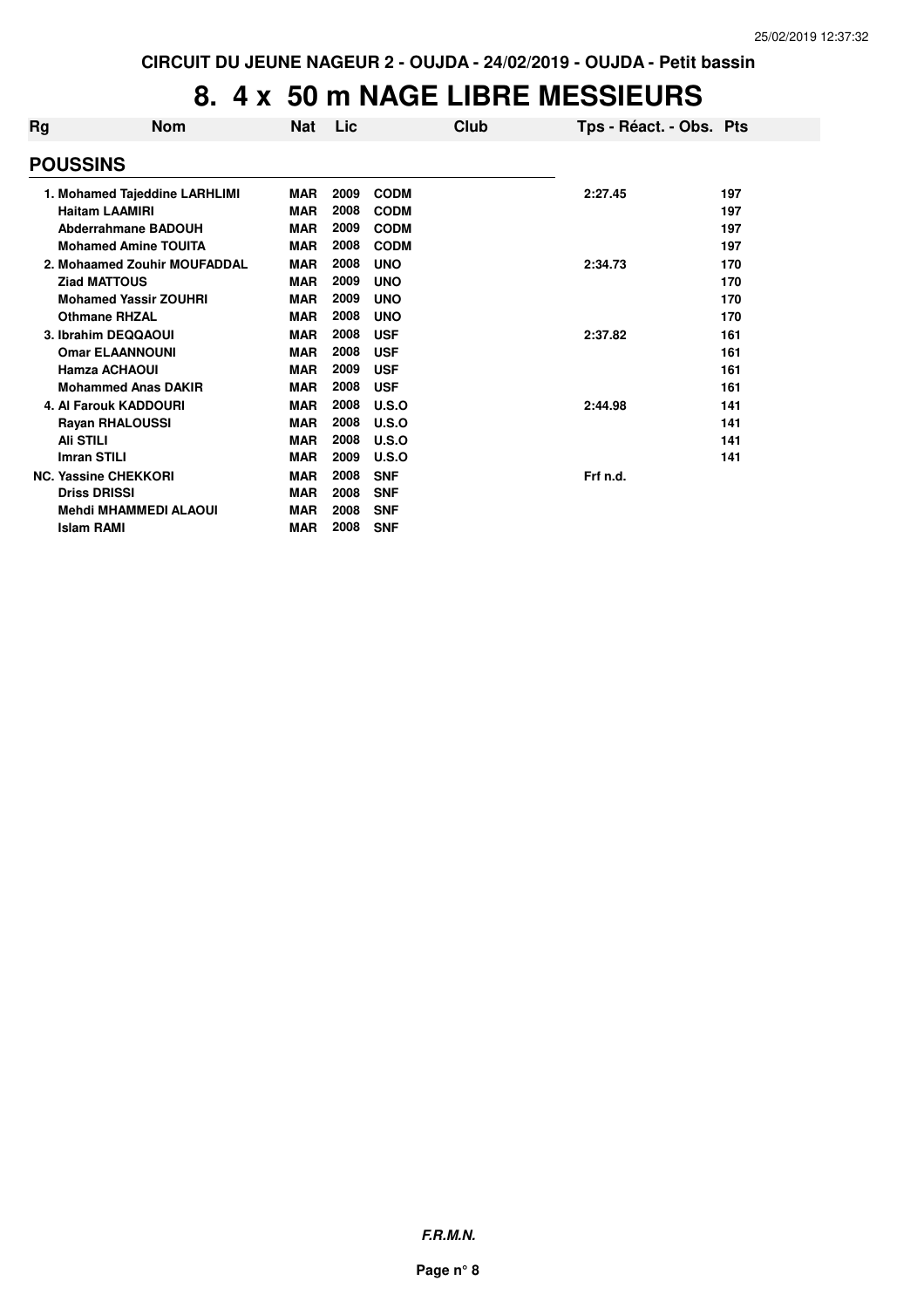#### **9. 200 m NAGE LIBRE MESSIEURS**

| Rg                            | <b>Nom</b> | <b>Nat</b> | Lic  | Club        | Tps - Réact. - Obs. Pts |     |
|-------------------------------|------------|------------|------|-------------|-------------------------|-----|
| <b>POUSSINS</b>               |            |            |      |             |                         |     |
| 1. Othmane RHZAL              |            | MAR        | 2008 | <b>UNO</b>  | 2:44.03                 | 240 |
| 2. Abderrahmane BADOUH        |            | <b>MAR</b> | 2009 | <b>CODM</b> | 3:07.32                 | 161 |
| 3. Mohamed Tajeddine LARHLIMI |            | <b>MAR</b> | 2009 | <b>CODM</b> | 3:12.18                 | 149 |
| 4. Othmane EL MAHI            |            | <b>MAR</b> | 2008 | <b>MCO</b>  | 3:24.83                 | 123 |
| <b>NC. Marwane BENKIEN</b>    |            | MAR        | 2008 | <b>MAS</b>  | Dsg FD                  | 0   |

**F.R.M.N.**

**Page n° 9**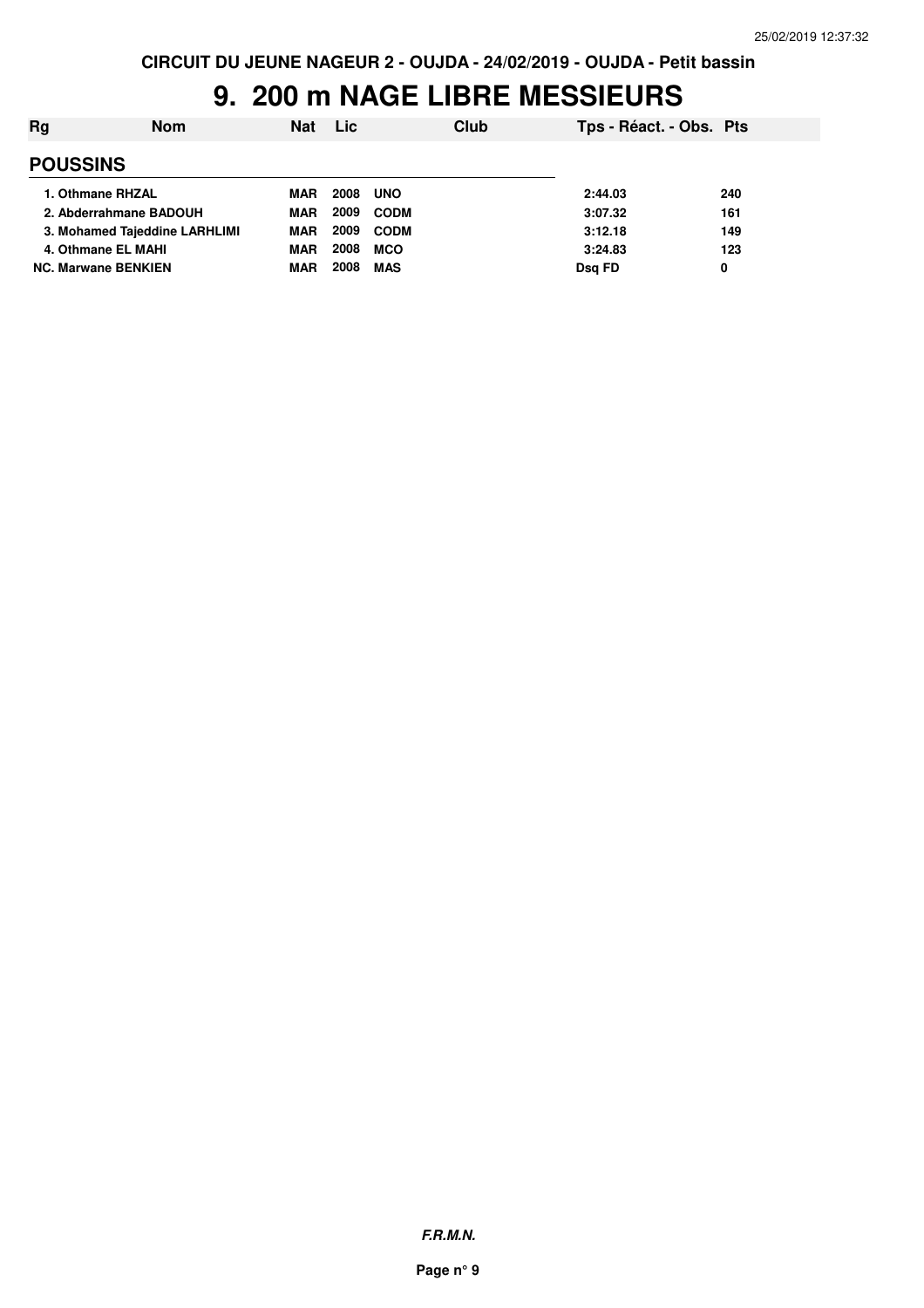## **10. 200 m NAGE LIBRE DAMES**

| Rg              | <b>Nom</b>          | <b>Nat</b> | Lic  | Club        | Tps - Réact. - Obs. Pts |     |
|-----------------|---------------------|------------|------|-------------|-------------------------|-----|
| <b>POUSSINS</b> |                     |            |      |             |                         |     |
|                 | 1. Hiba BOUARGANE   | <b>MAR</b> | 2008 | <b>CODM</b> | 2:51.29                 | 286 |
|                 | 2. Rim ELMOUNE      | <b>MAR</b> | 2008 | <b>CODM</b> | 2:57.05                 | 259 |
|                 | 3. Nouha BOUYACOUB  | <b>MAR</b> | 2008 | <b>CODM</b> | 2:59.68                 | 248 |
| 4. Marwa MNIA   |                     | <b>MAR</b> | 2008 | <b>UNO</b>  | 3:18.52                 | 184 |
|                 | 5. Chaimae BELRHITI | <b>MAR</b> | 2009 | <b>CODM</b> | 3:26.96                 | 162 |
|                 | 6. Malak ISMAILI    | <b>MAR</b> | 2008 | <b>CODM</b> | 3:27.86                 | 160 |
|                 | 7. Khaoula BOALLAL  | <b>MAR</b> | 2009 | <b>CODM</b> | 3:37.63                 | 139 |
|                 | 8. Douae CHENOUNI   | <b>MAR</b> | 2008 | <b>MAS</b>  | 3:44.66                 | 127 |
|                 | 9. Maha ELOUAQOR    | <b>MAR</b> | 2008 | <b>MAS</b>  | 3:46.03                 | 124 |
| 10. Sara ZAKRI  |                     | <b>MAR</b> | 2009 | <b>USF</b>  | 3:53.14                 | 113 |
|                 | 11. Sara JEBLAOUI   | <b>MAR</b> | 2009 | <b>MCO</b>  | 4:09.69                 | 92  |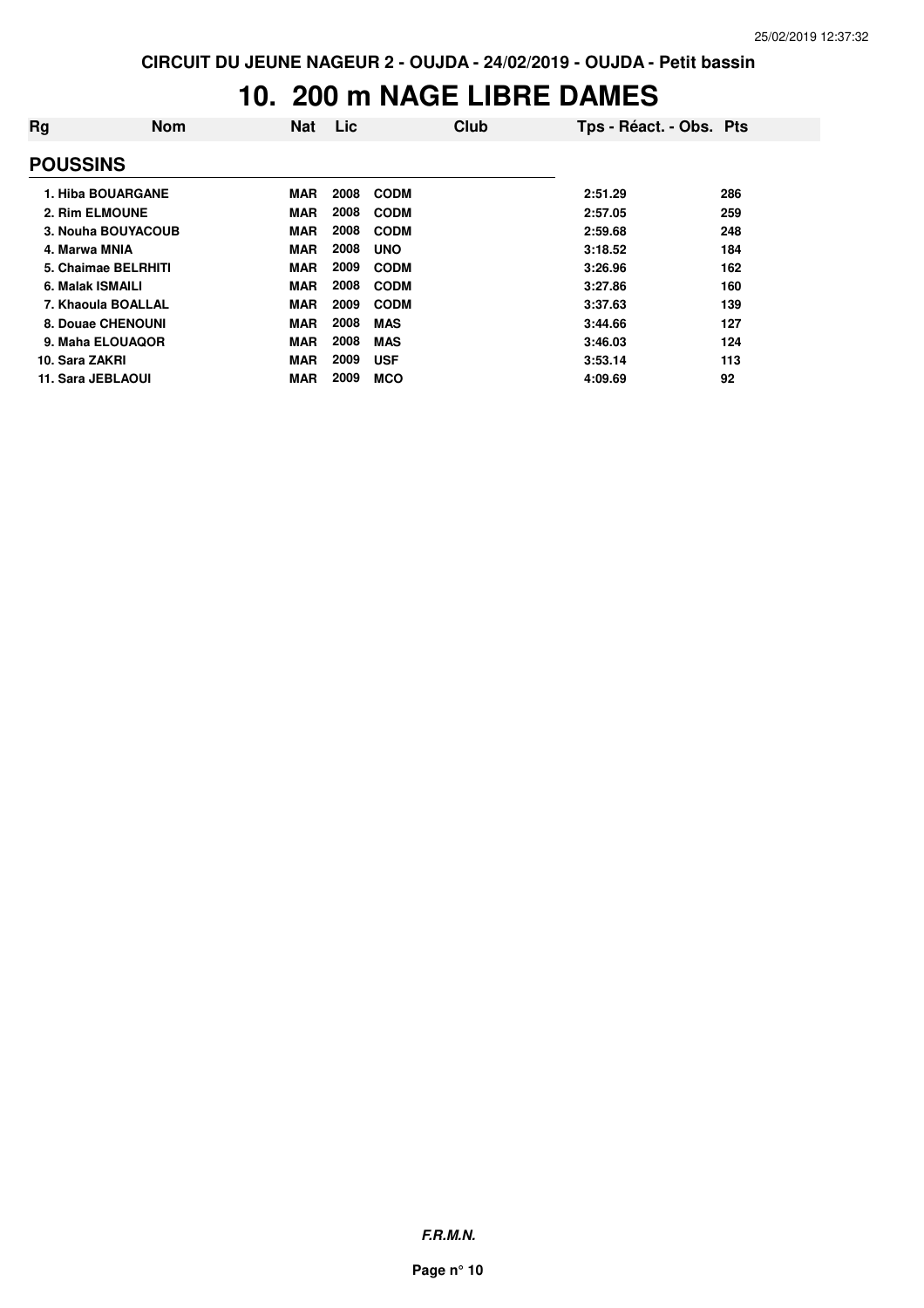## **11. 50 m DOS MESSIEURS**

| Rg | Nom                            | Nat        | Lic  | Club         | Tps - Réact. - Obs. Pts |     |
|----|--------------------------------|------------|------|--------------|-------------------------|-----|
|    | <b>POUSSINS</b>                |            |      |              |                         |     |
|    | 1. Mohaamed Zouhir MOUFADDAL   | <b>MAR</b> | 2008 | <b>UNO</b>   | 40.90                   | 203 |
|    | 2. Driss DRISSI                | <b>MAR</b> | 2008 | <b>SNF</b>   | 43.23                   | 172 |
|    | 3. Mohammed Anas DAKIR         | <b>MAR</b> | 2008 | <b>USF</b>   | 44.23                   | 160 |
|    | 4. Ibrahim DEQQAOUI            | <b>MAR</b> | 2008 | <b>USF</b>   | 44.89                   | 153 |
|    | 5. Mehdi MHAMMEDI ALAOUI       | <b>MAR</b> | 2008 | <b>SNF</b>   | 45.91                   | 143 |
|    | 6. Al Farouk KADDOURI          | <b>MAR</b> | 2008 | U.S.O        | 47.09                   | 133 |
|    | 7. Jad NAJI                    | <b>MAR</b> | 2008 | <b>CODM</b>  | 47.91                   | 126 |
|    | 8. Rayan RHALOUSSI             | <b>MAR</b> | 2008 | U.S.O        | 48.65                   | 120 |
|    | 9. Mohamed Tajeddine LARHLIMI  | <b>MAR</b> | 2009 | <b>CODM</b>  | 48.93                   | 118 |
|    | <b>10. Omar ELAANNOUNI</b>     | <b>MAR</b> | 2008 | <b>USF</b>   | 52.35                   | 96  |
|    | 11. Mohamed Yassir ZOUHRI      | <b>MAR</b> | 2009 | <b>UNO</b>   | 53.16                   | 92  |
|    | 12. Anas ES-SALHI              | <b>MAR</b> | 2009 | U.S.O        | 53.45                   | 91  |
|    | 13. Omar BEN BRAHIM            | <b>MAR</b> | 2009 | <b>MAS</b>   | 53.61                   | 90  |
|    | 14. Yahya ELHALAFI             | <b>MAR</b> | 2008 | <b>UNO</b>   | 58.20                   | 70  |
|    | <b>15. Oualid LAMSIAH</b>      | <b>MAR</b> | 2008 | <b>UNO</b>   | 58.28                   | 70  |
|    | 16. Khalil EL AZAMI EL IDRISSI | <b>MAR</b> | 2009 | <b>MAS</b>   | 1:00.08                 | 64  |
|    | <b>NC. Ziad MATTOUS</b>        | <b>MAR</b> | 2009 | <b>UNO</b>   | Dsq VI                  | 0   |
|    | <b>NC. Abdelmouiz FATHI</b>    | <b>MAR</b> | 2009 | U.S.O        | Dsq VI                  | 0   |
|    | <b>AVENIR1</b>                 |            |      |              |                         |     |
|    | 1. Mohamed STILI               | <b>MAR</b> | 2010 | <b>U.S.O</b> | 41.16                   | 199 |
|    | 2. Assem HAJOUI                | <b>MAR</b> | 2010 | <b>MCO</b>   | 48.45                   | 122 |
|    | 3. Youssef BENTOUHAMI          | <b>MAR</b> | 2010 | <b>UNO</b>   | 49.16                   | 116 |
|    | 4. Imrane TAIBI                | <b>MAR</b> | 2010 | U.S.O        | 49.79                   | 112 |
|    | 5. Mohamed Aymane TOUIL        | <b>MAR</b> | 2010 | <b>MCO</b>   | 53.55                   | 90  |
|    | 6. Larbi Ziad IDBIHI           | <b>MAR</b> | 2010 | <b>UNO</b>   | 54.59                   | 85  |
|    | 7. Mohammed Reda BERRABAH      | <b>MAR</b> | 2010 | <b>MCO</b>   | 59.74                   | 65  |
|    | 8. Houssam LACHKAR             | <b>MAR</b> | 2010 | <b>USF</b>   | 1:02.66                 | 56  |
|    | 9. Ayoub BANANA                | <b>MAR</b> | 2010 | <b>MCO</b>   | 1:07.55                 | 45  |
|    | 10. Ghali OUZZAOUI             | <b>MAR</b> | 2010 | <b>USF</b>   | 1:15.02                 | 32  |
|    | <b>AVENIR 2</b>                |            |      |              |                         |     |
|    | 1. Abdelkader CHAOUCH          | <b>MAR</b> | 2011 | U.S.O        | 49.36                   | 115 |
|    | 2. Mohammed TAIBI              | <b>MAR</b> | 2011 | U.S.O        | 54.63                   | 85  |
|    | 3. Yassine BENCHEKROUN         | <b>MAR</b> | 2011 | <b>USF</b>   | 54.77                   | 84  |
|    | 4. Anas Elhoussine MOUFADDAL   | <b>MAR</b> | 2011 | <b>UNO</b>   | 1:01.82                 | 58  |
|    | 5. Mohamed Amine HAMMANI       | <b>MAR</b> | 2012 | <b>USF</b>   | 1:03.45                 | 54  |
|    | 6. Yazid BOURAMDANE            | <b>MAR</b> | 2011 | <b>USF</b>   | 1:07.12                 | 45  |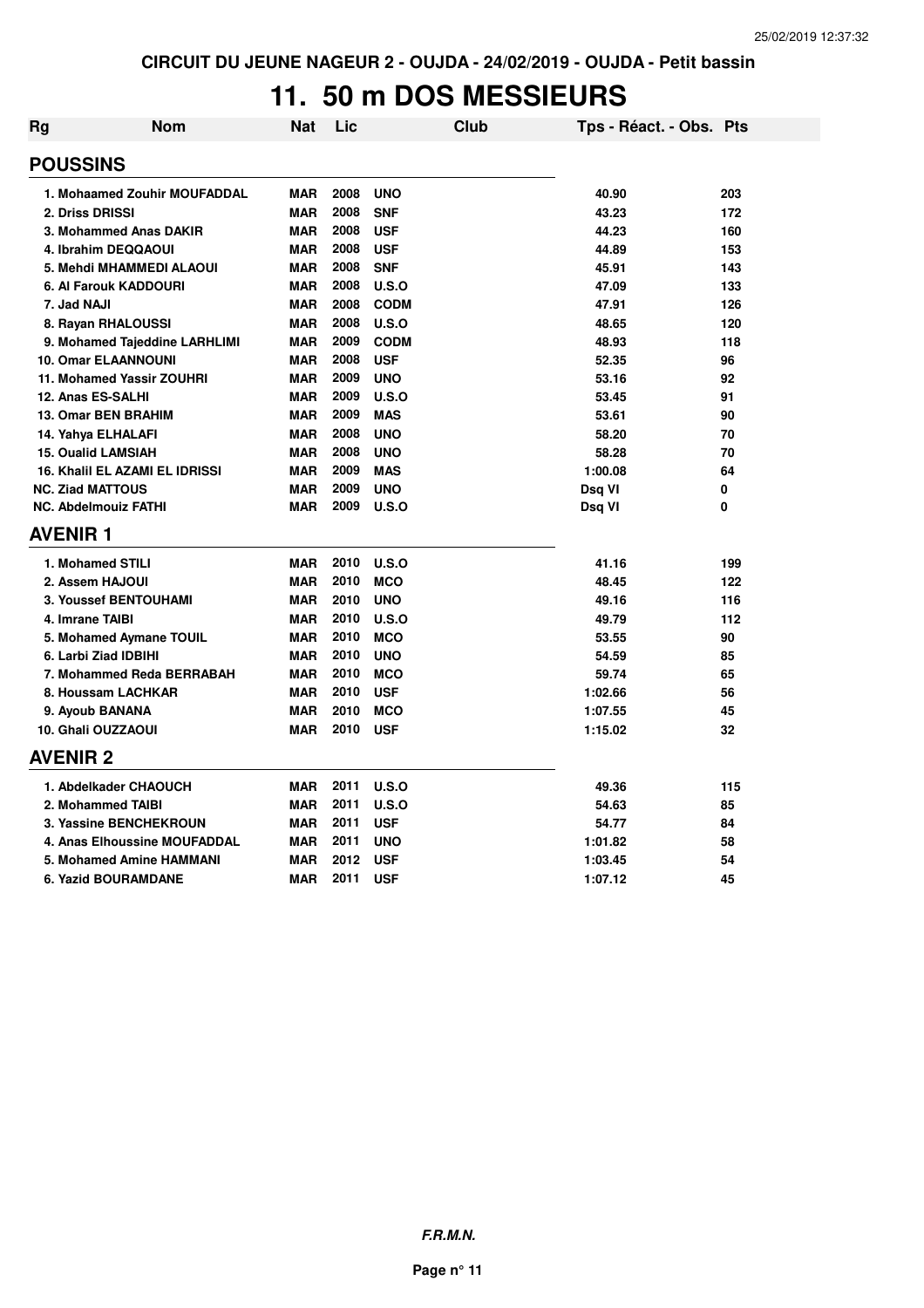# **12. 50 m DOS DAMES**

| <b>Rg</b>                   | <b>Nom</b> | Nat        | Lic  |              | Club | Tps - Réact. - Obs. Pts |     |
|-----------------------------|------------|------------|------|--------------|------|-------------------------|-----|
| <b>POUSSINS</b>             |            |            |      |              |      |                         |     |
| 1. Hiba BOUARGANE           |            | <b>MAR</b> | 2008 | <b>CODM</b>  |      | 43.52                   | 240 |
| 2. Lina TABERKANT           |            | <b>MAR</b> | 2008 | <b>SNF</b>   |      | 44.34                   | 227 |
| 3. Romayssae TALBI          |            | <b>MAR</b> | 2008 | <b>CODM</b>  |      | 45.16                   | 215 |
| 4. Chaimae BELRHITI         |            | <b>MAR</b> | 2009 | <b>CODM</b>  |      | 46.18                   | 201 |
| 5. Houda ESSONNI            |            | <b>MAR</b> | 2008 | <b>CODM</b>  |      | 47.49                   | 185 |
| 6. Khawla ZOUHRI            |            | <b>MAR</b> | 2009 | <b>MCO</b>   |      | 48.23                   | 176 |
| 7. Hajar BENNIS             |            | <b>MAR</b> | 2008 | <b>MAS</b>   |      | 49.18                   | 166 |
| 8. Hajar AMRAOUI            |            | <b>MAR</b> | 2009 | <b>MCO</b>   |      | 49.30                   | 165 |
| 9. Sara ABOUTNI             |            | <b>MAR</b> | 2008 | <b>MCO</b>   |      | 49.45                   | 163 |
| <b>10. Ferdaws MILOUDI</b>  |            | <b>MAR</b> | 2009 | <b>CODM</b>  |      | 49.52                   | 163 |
| 11. Aya BOUHALI             |            | <b>MAR</b> | 2009 | <b>USF</b>   |      | 49.66                   | 161 |
| 12. Marwa MNIA              |            | <b>MAR</b> | 2008 | <b>UNO</b>   |      | 50.33                   | 155 |
| 13. Hajar RAMDANI           |            | <b>MAR</b> | 2008 | <b>MCO</b>   |      | 50.63                   | 152 |
| <b>14. Salma KHARKHACH</b>  |            | <b>MAR</b> | 2009 | <b>USF</b>   |      | 51.14                   | 148 |
| 15. Khaoula BOALLAL         |            | <b>MAR</b> | 2009 | <b>CODM</b>  |      | 51.36                   | 146 |
| 16. Maryam ELHAOUAT         |            | <b>MAR</b> | 2008 | <b>SNF</b>   |      | 52.16                   | 139 |
| <b>17. Douae CHENOUNI</b>   |            | <b>MAR</b> | 2008 | <b>MAS</b>   |      | 52.48                   | 137 |
| 18. Alae CHAOUCH            |            | <b>MAR</b> | 2008 | <b>U.S.O</b> |      | 52.63                   | 135 |
| 19. Zaynab Aesha ZOUITEN    |            | <b>MAR</b> | 2009 | <b>MAS</b>   |      | 53.81                   | 127 |
| 20. Zaynab FADILA           |            | <b>MAR</b> | 2008 | <b>SNF</b>   |      | 54.09                   | 125 |
| 21. Hidaya ESSABIR          |            | <b>MAR</b> | 2009 | <b>USF</b>   |      | 54.82                   | 120 |
| 22. Youssra BARRADA         |            | MAR        | 2009 | <b>USF</b>   |      | 55.11                   | 118 |
| 23. Yasmine KHASSAL         |            | <b>MAR</b> | 2009 | <b>USF</b>   |      | 56.14                   | 112 |
| 24. Rihab GUETTAB           |            | <b>MAR</b> | 2009 | <b>USF</b>   |      | 57.76                   | 102 |
| 25. Malak RIHA              |            | <b>MAR</b> | 2009 | U.S.O        |      | 1:02.62                 | 80  |
| 26. Hiba ALAMI              |            | <b>MAR</b> | 2009 | <b>MAS</b>   |      | 1:03.12                 | 78  |
| 27. Ouiam AIT BRAHIM        |            | <b>MAR</b> | 2009 | <b>MCO</b>   |      | 1:27.17                 | 29  |
| <b>NC. Alae SELLAKH</b>     |            | <b>MAR</b> | 2009 | <b>MCO</b>   |      | Frf n.d.                |     |
| <b>NC. Maha ELOUAQOR</b>    |            | <b>MAR</b> | 2008 | <b>MAS</b>   |      | Dsq NI                  | 0   |
| <b>NC. Firdaous ARFAOUI</b> |            | MAR        | 2009 | <b>U.S.O</b> |      | Dsq NI                  | 0   |
| <b>AVENIR1</b>              |            |            |      |              |      |                         |     |
| 1. Narjiss SEFFAF           |            | <b>MAR</b> | 2010 | <b>CODM</b>  |      | 51.23                   | 147 |
| 2. Rhosn JAGOUI             |            | <b>MAR</b> | 2010 | <b>U.S.O</b> |      | 52.97                   | 133 |
| 3. Rahma Inas AYACH         |            | MAR        | 2010 | <b>CAT</b>   |      | 53.74                   | 127 |
| 4. Nada GUEMMI              |            | <b>MAR</b> | 2010 | <b>UNO</b>   |      | 58.73                   | 97  |
| 5. Ghita EATTARI            |            | MAR        | 2010 | U.S.O        |      | 1:16.56                 | 44  |
| <b>NC. Rim BENHARI</b>      |            | MAR        | 2010 | U.S.O        |      | Frf n.d.                |     |
| <b>AVENIR 2</b>             |            |            |      |              |      |                         |     |
| 1. Raouane OMAR             |            | <b>MAR</b> | 2011 | <b>MCO</b>   |      | 57.46                   | 104 |
| 2. Rim LACHKAR              |            | <b>MAR</b> | 2011 | <b>USF</b>   |      | 1:00.01                 | 91  |
| 3. Hanae AMGHAD             |            | MAR        | 2011 | <b>MCO</b>   |      | 1:01.04                 | 87  |
| 4. Amira BADOUH             |            | MAR        | 2012 | <b>CODM</b>  |      | 1:04.05                 | 75  |
| 5. Mayssae AMRANI           |            | MAR        | 2011 | <b>UNO</b>   |      | 1:05.79                 | 69  |
| 6. Ibtissam BELBACHIR       |            | MAR        | 2011 | <b>MCO</b>   |      | 1:07.07                 | 65  |
| 7. Manal RIHA               |            | MAR        | 2011 | <b>U.S.O</b> |      | 1:07.15                 | 65  |
| 8. Sahar BELMAHI            |            | <b>MAR</b> | 2011 | <b>U.S.O</b> |      | 1:09.16                 | 59  |
| 9. Iness HAMMANI            |            | MAR        | 2012 | <b>UNO</b>   |      | 1:09.88                 | 58  |
| 10. Yasmine BOUABDELLAOUI   |            | <b>MAR</b> | 2011 | <b>MCO</b>   |      | 1:12.58                 | 51  |
| 11. Alae SALMI              |            | <b>MAR</b> | 2011 | <b>UNO</b>   |      | 1:18.85                 | 40  |
| <b>NC. Nada HOUARI</b>      |            | <b>MAR</b> | 2011 | <b>MCO</b>   |      | Dsq NI                  | 0   |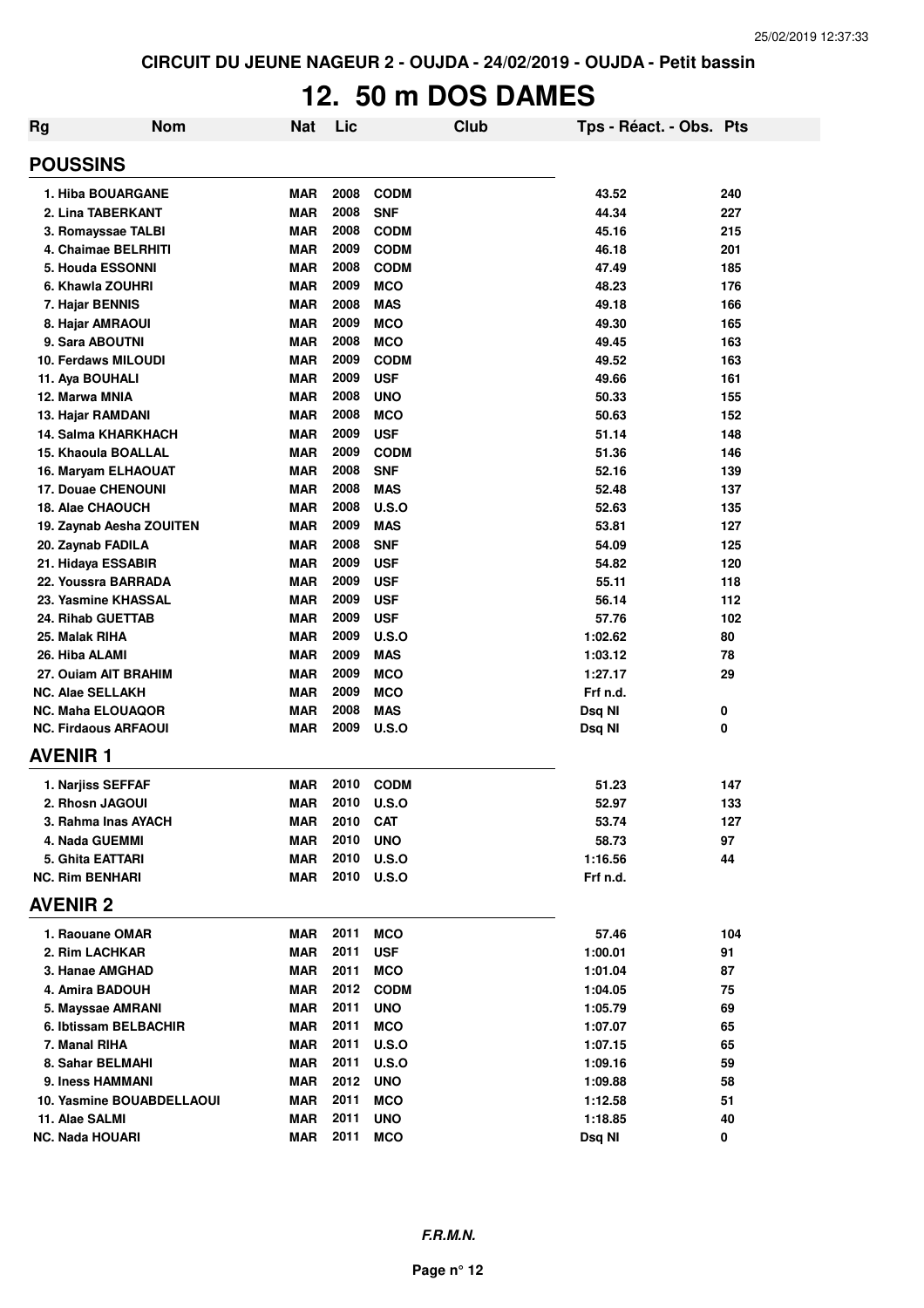#### **13. 50 m PAPILLON MESSIEURS**

| Rg                        | <b>Nom</b>                   | Nat        | Lic  | Club        | Tps - Réact. - Obs. Pts |     |
|---------------------------|------------------------------|------------|------|-------------|-------------------------|-----|
| <b>POUSSINS</b>           |                              |            |      |             |                         |     |
|                           | 1. Mohaamed Zouhir MOUFADDAL | <b>MAR</b> | 2008 | <b>UNO</b>  | 44.04                   | 132 |
| 2. Abderrahmane BADOUH    |                              | <b>MAR</b> | 2009 | <b>CODM</b> | 47.55                   | 104 |
| 3. Ali STILI              |                              | <b>MAR</b> | 2008 | U.S.O       | 47.58                   | 104 |
| 4. Imran STILI            |                              | <b>MAR</b> | 2009 | U.S.O       | 47.77                   | 103 |
| 5. Mehdi MHAMMEDI ALAOUI  |                              | <b>MAR</b> | 2008 | <b>SNF</b>  | 51.21                   | 84  |
| <b>6. Omar ELAANNOUNI</b> |                              | <b>MAR</b> | 2008 | <b>USF</b>  | 54.66                   | 69  |
| 7. Mohamed OUALI          |                              | <b>MAR</b> | 2009 | <b>CAT</b>  | 56.08                   | 64  |
| 8. Abdennour LAKHAL       |                              | <b>MAR</b> | 2008 | <b>CODM</b> | 58.27                   | 57  |
| 9. Hamza ACHAOUI          |                              | <b>MAR</b> | 2009 | <b>USF</b>  | 1:09.91                 | 33  |
| 10. Abdellah KABOURI      |                              | <b>MAR</b> | 2009 | <b>UNO</b>  | 1:15.30                 | 26  |
| <b>NC. Ismail MOUTIA</b>  |                              | <b>MAR</b> | 2008 | <b>USF</b>  | Dsq NI                  | 0   |
| <b>AVENIR 1</b>           |                              |            |      |             |                         |     |
| 1. Mohammed ELOUALI       |                              | <b>MAR</b> | 2010 | <b>UNO</b>  | 46.16                   | 114 |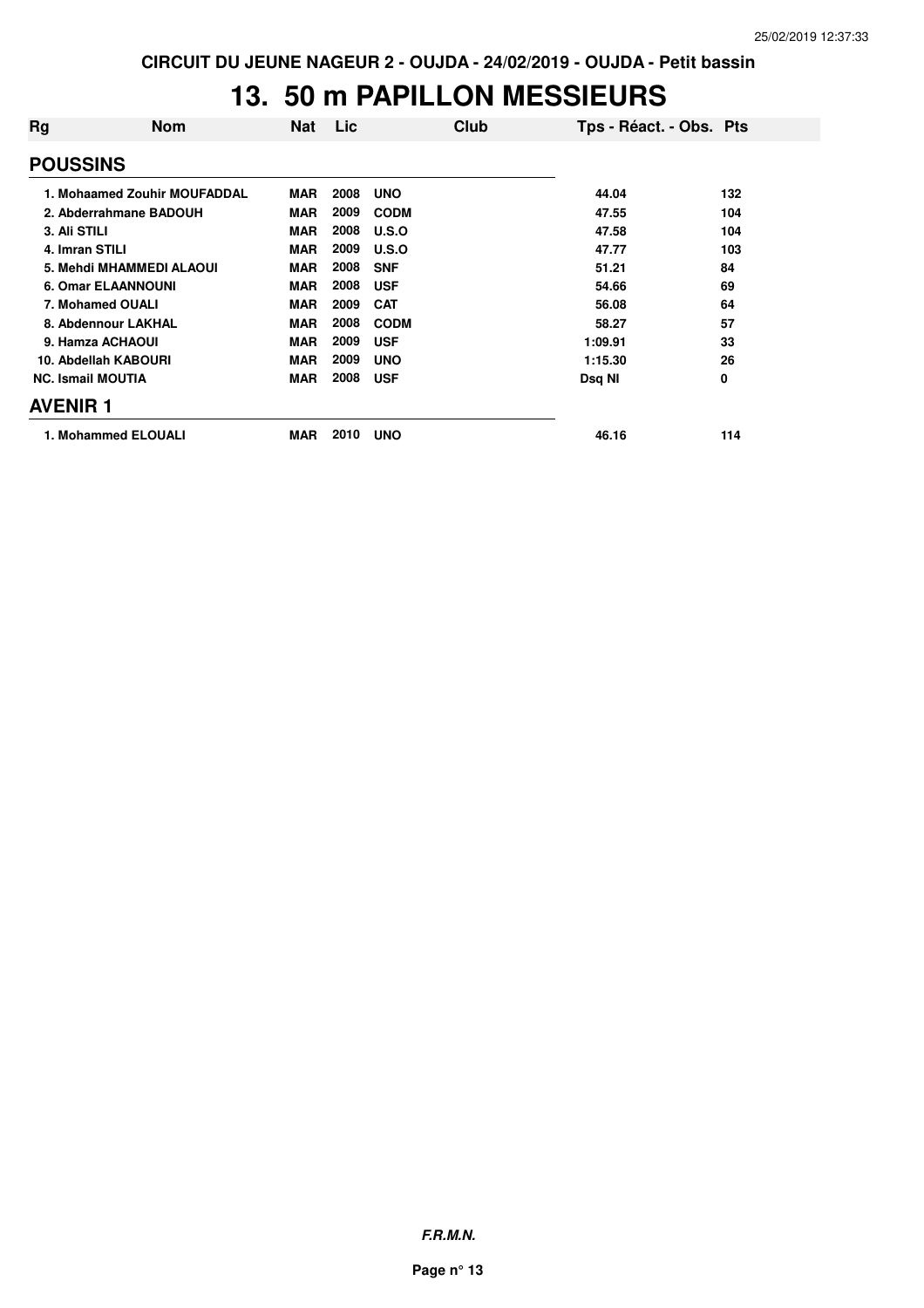#### **14. 50 m PAPILLON DAMES**

| Rg                        | <b>Nom</b> | <b>Nat</b> | Lic  | Club        | Tps - Réact. - Obs. Pts |     |
|---------------------------|------------|------------|------|-------------|-------------------------|-----|
| <b>POUSSINS</b>           |            |            |      |             |                         |     |
| 1. Hiba BOUARGANE         |            | <b>MAR</b> | 2008 | <b>CODM</b> | 40.74                   | 215 |
| 2. Rim NAMIRI             |            | <b>MAR</b> | 2008 | <b>CODM</b> | 42.77                   | 186 |
| 3. Ilham ALOUI            |            | <b>MAR</b> | 2008 | <b>USF</b>  | 46.92                   | 141 |
| <b>4. Lina TABERKANT</b>  |            | <b>MAR</b> | 2008 | <b>SNF</b>  | 47.48                   | 136 |
| 5. Chaimae BELRHITI       |            | <b>MAR</b> | 2009 | <b>CODM</b> | 47.62                   | 135 |
| 6. Ferdaws MILOUDI        |            | <b>MAR</b> | 2009 | <b>CODM</b> | 54.28                   | 91  |
| 7. Khawla ZOUHRI          |            | <b>MAR</b> | 2009 | <b>MCO</b>  | 56.33                   | 81  |
| 8. Hajar AMRAOUI          |            | <b>MAR</b> | 2009 | <b>MCO</b>  | 56.41                   | 81  |
| 9. Zaynab FADILA          |            | <b>MAR</b> | 2008 | <b>SNF</b>  | 57.22                   | 77  |
| 10. Imane MEKKAOUI ALAOUI |            | <b>MAR</b> | 2008 | <b>MCO</b>  | 57.85                   | 75  |
| 11. Hidaya ESSABIR        |            | <b>MAR</b> | 2009 | <b>USF</b>  | 59.43                   | 69  |
| <b>12. Sara JEBLAOUI</b>  |            | <b>MAR</b> | 2009 | <b>MCO</b>  | 1:06.25                 | 50  |
| 13. Sara ZAKRI            |            | <b>MAR</b> | 2009 | <b>USF</b>  | 1:08.35                 | 45  |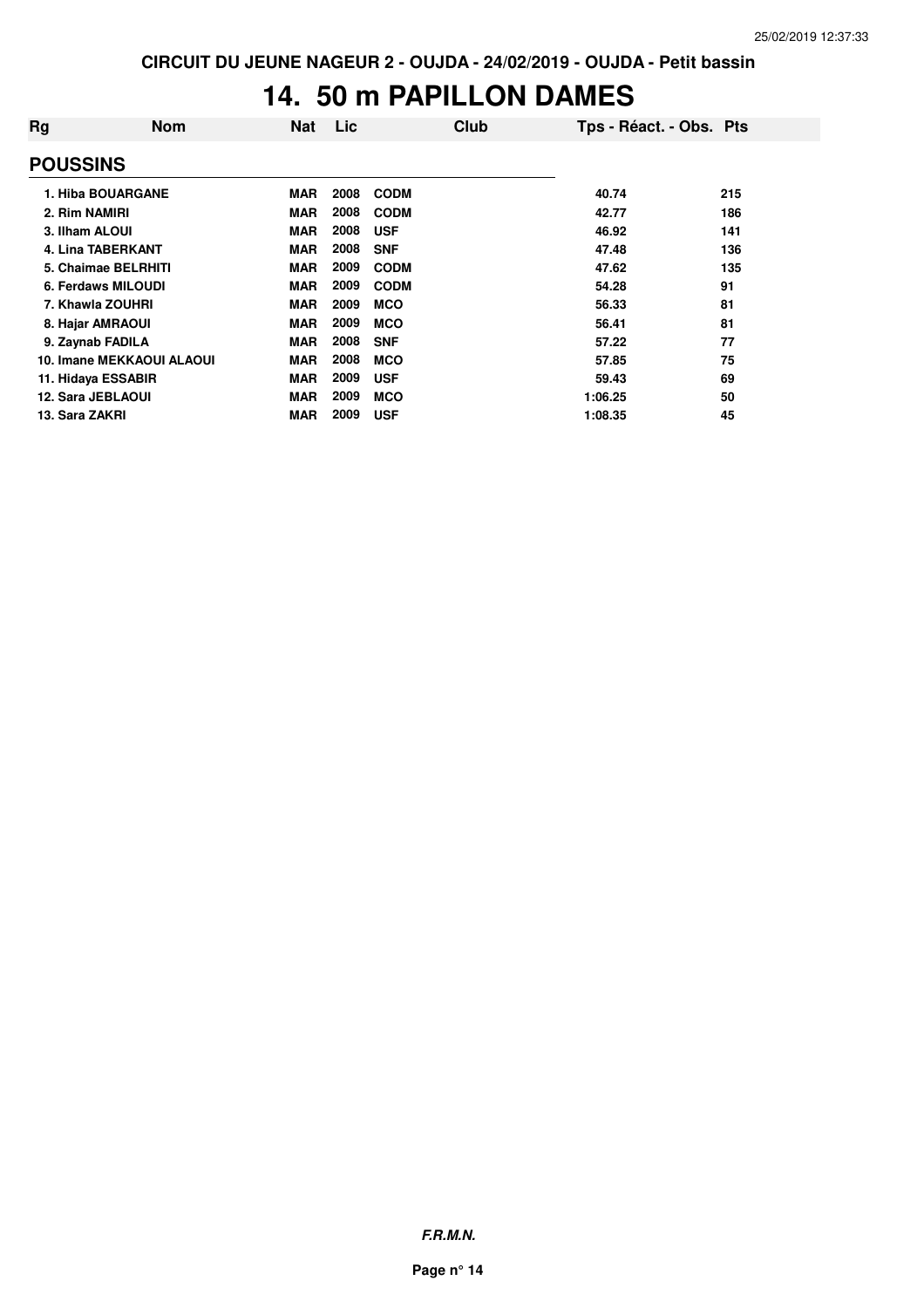#### **15. 4 x 50 m 4 NAGES MESSIEURS**

| Rg                          | <b>Nom</b>              | <b>Nat</b> | Lic  | Club         | Tps - Réact. - Obs. Pts |     |
|-----------------------------|-------------------------|------------|------|--------------|-------------------------|-----|
|                             | <b>POUSSINS</b>         |            |      |              |                         |     |
|                             | 1. Yahya ELHALAFI       | <b>MAR</b> | 2008 | <b>UNO</b>   | 3:22.92                 | 101 |
| <b>Oualid LAMSIAH</b>       |                         | <b>MAR</b> | 2008 | <b>UNO</b>   |                         | 101 |
| <b>Mohamed Adam HAMMANI</b> |                         | <b>MAR</b> | 2009 | <b>UNO</b>   |                         | 101 |
| Abdellah KABOURI            |                         | <b>MAR</b> | 2009 | <b>UNO</b>   |                         | 101 |
| 2. Anas ES-SALHI            |                         | <b>MAR</b> | 2009 | U.S.O        | 3:44.47                 | 75  |
| <b>Younes HAMDAOUI</b>      |                         | <b>MAR</b> | 2008 | <b>U.S.O</b> |                         | 75  |
| <b>Mossaab BOUNOUA</b>      |                         | <b>MAR</b> | 2010 | U.S.O        |                         | 75  |
|                             | <b>Abdelmouiz FATHI</b> | <b>MAR</b> | 2009 | U.S.O        |                         | 75  |
|                             |                         |            |      |              |                         |     |